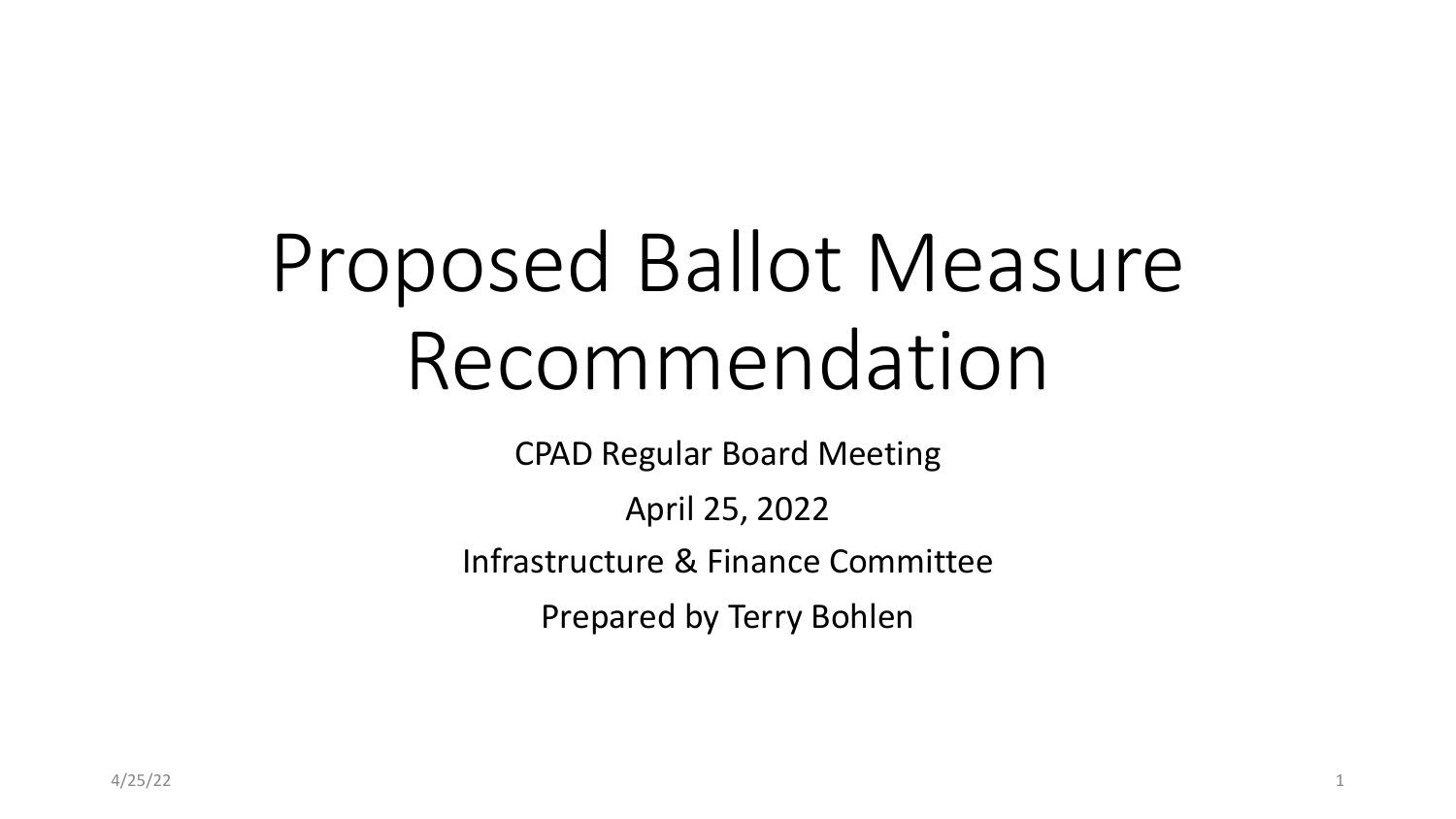### New Measure Purpose

- Needed to sustain the airport and streets
- For Airport
	- Sustain daily operations at least for TBD years
	- Sustain existing infrastructure, which is mostly pavement, through maintenance and replacement.
- For Streets
	- Fund basic maintenance; slurry seal(s) and crack seal(s),
	- Plus, possibly, long term maintenance; eventual resurfacing without or minimal new bond.

#### *Focus is on Sustaining Operations and Maintaining Existing Infrastructure Only*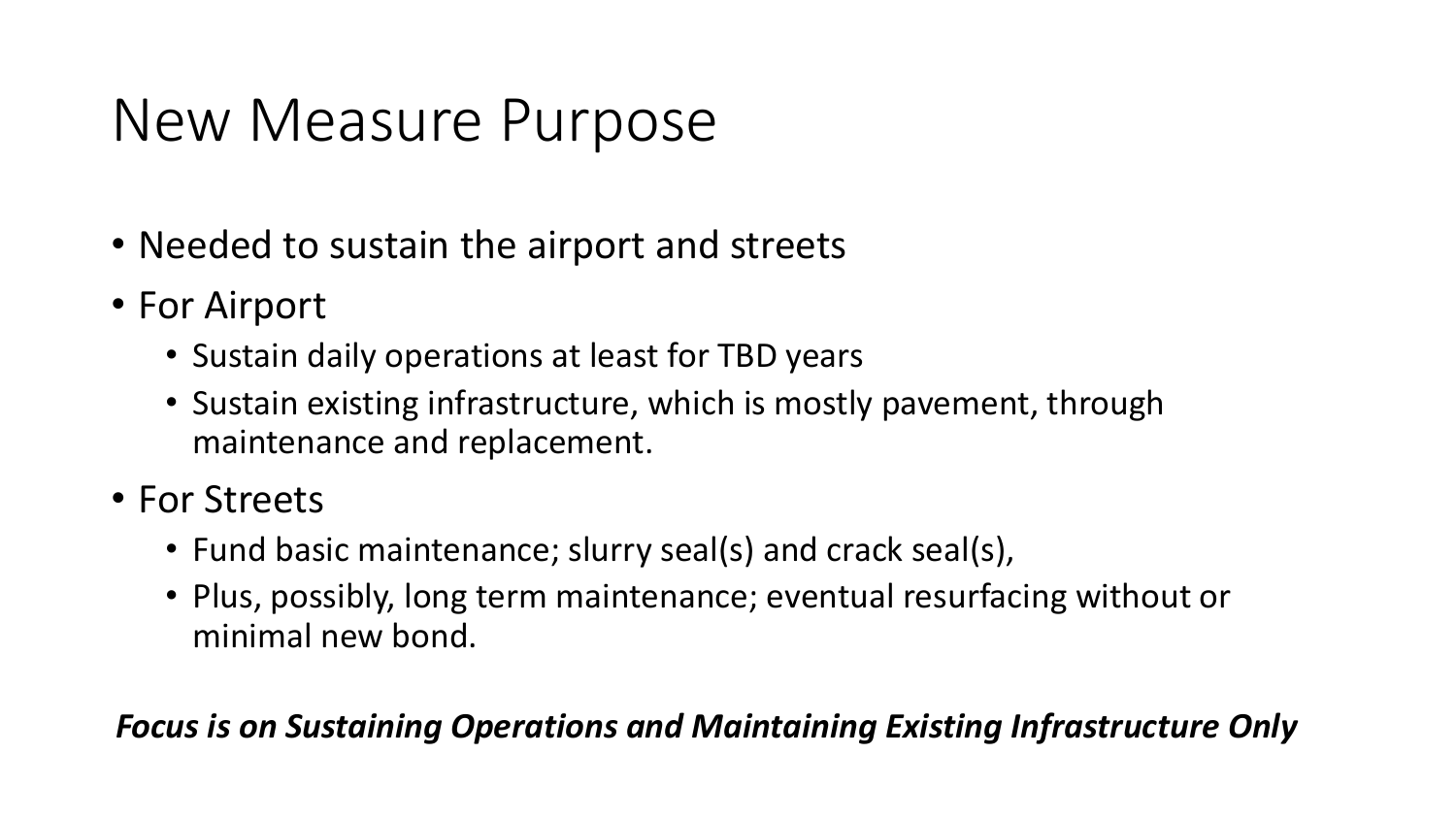## Recommended Option

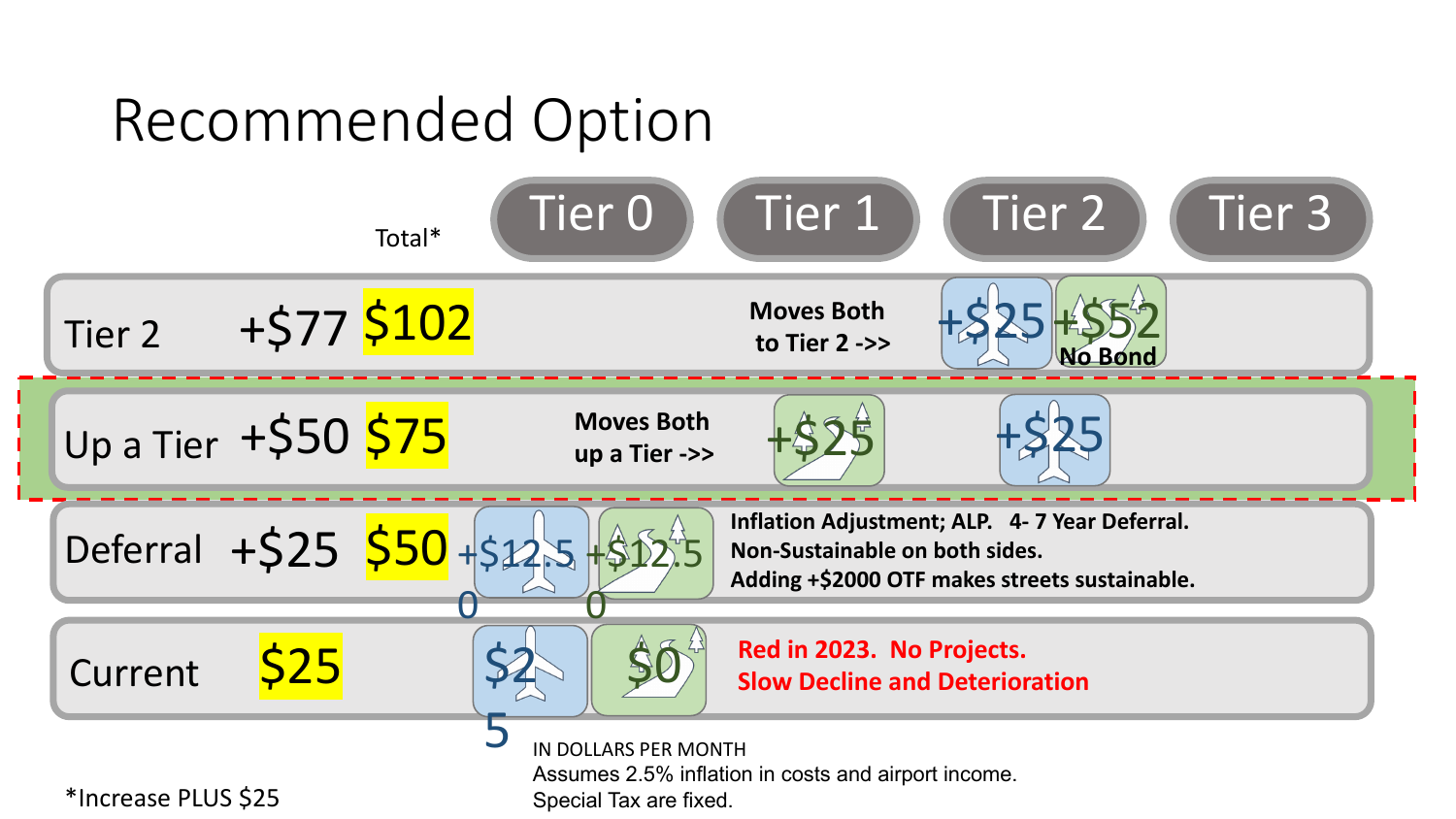#### Recommendation

- \$50 per month increase in Special Tax; \$25 to Airport, \$25 to Streets
	- Total Special Tax \$75 per month or \$900 per year
- While not ideal, I&FC believes it is a meaningful amount with good probability of passing
- Note: Once the allocation is set and passed in the election, it cannot change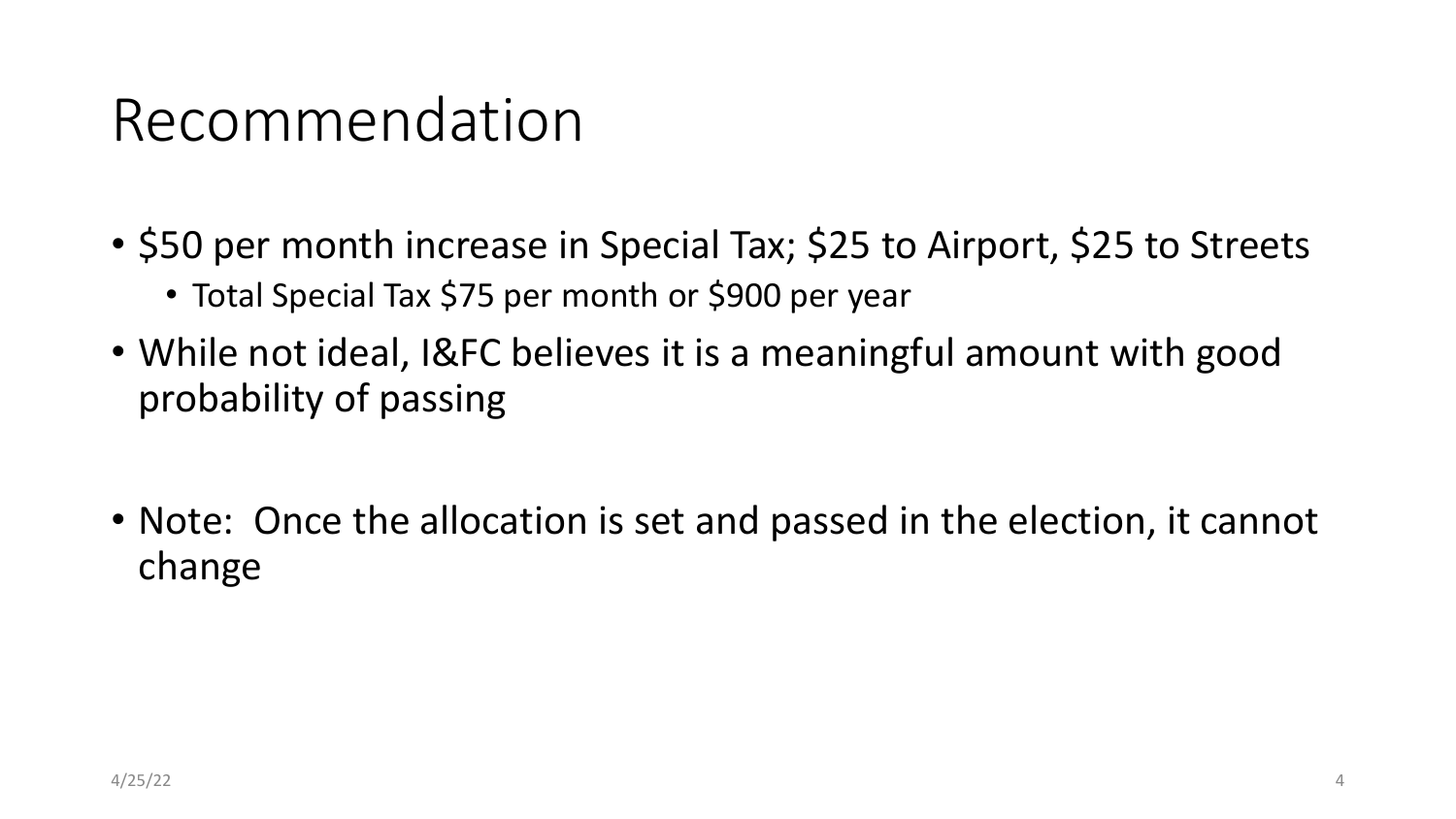#### No New Special 2.5% inflation, **No infrastructure maintenance projects**

Tier 2 Infrastructure Maintenance Projects and Save and Spend Schedule

|                     |                                       |                                                              |                                  | AIRPORT Analysis Results Summary   Discription: No ST Increase, 2.5% Inflation, No Tier 2 Projects |                                |                                                                     |                                                     |                                                                                                              |                        |                               |                                                                                                            |                             |                                                                                                                                                                                                                                                                                                                                                                                                                                                                               |                       |                                     |                          |               |                                                                                                                                  |               |                                  |               |               |               |                                                                                                                                        |                  |
|---------------------|---------------------------------------|--------------------------------------------------------------|----------------------------------|----------------------------------------------------------------------------------------------------|--------------------------------|---------------------------------------------------------------------|-----------------------------------------------------|--------------------------------------------------------------------------------------------------------------|------------------------|-------------------------------|------------------------------------------------------------------------------------------------------------|-----------------------------|-------------------------------------------------------------------------------------------------------------------------------------------------------------------------------------------------------------------------------------------------------------------------------------------------------------------------------------------------------------------------------------------------------------------------------------------------------------------------------|-----------------------|-------------------------------------|--------------------------|---------------|----------------------------------------------------------------------------------------------------------------------------------|---------------|----------------------------------|---------------|---------------|---------------|----------------------------------------------------------------------------------------------------------------------------------------|------------------|
| w Special Tax,      |                                       |                                                              | <b>Input Table</b>               |                                                                                                    |                                |                                                                     | <b>Notes</b>                                        |                                                                                                              |                        |                               |                                                                                                            |                             | <b>Today Date</b>                                                                                                                                                                                                                                                                                                                                                                                                                                                             | 4/21/22               |                                     |                          |               | <b>Starting Cash and Reserve Account Balances</b>                                                                                |               |                                  |               |               |               | <b>Starting Income</b>                                                                                                                 |                  |
|                     |                                       | <b>New Special Tax per Month</b><br>Include Tier 1 Projects? |                                  | Yes                                                                                                |                                |                                                                     |                                                     |                                                                                                              |                        |                               |                                                                                                            |                             |                                                                                                                                                                                                                                                                                                                                                                                                                                                                               |                       |                                     |                          |               |                                                                                                                                  |               | Starting Case in 2022 \$ 130,000 |               |               |               | Special Tax Income<br>Fuel Profit \$ 32,500                                                                                            | 39,000           |
| nflation,           |                                       | <b>Include Tier 2 Projects?</b><br>Include Tier 3 Projects?  |                                  | <b>No</b><br><b>No</b>                                                                             |                                |                                                                     |                                                     | Items in <b>Bold</b> are entry cells<br>Itesm not in bold are calculated values or links to bold entry cells |                        |                               |                                                                                                            |                             |                                                                                                                                                                                                                                                                                                                                                                                                                                                                               |                       |                                     |                          |               | Beginning of Year Reserve/Restricted Acccount Balance 2022 \$ 24,336<br>Minimum Cash Balance at End of Each Year Goal \$ 100,000 |               |                                  |               |               |               | Hangar Income<br>Grant Income-Cal Trans                                                                                                | 49,890<br>10,000 |
|                     |                                       | Fuel System Replacement?                                     |                                  | <b>No</b>                                                                                          |                                |                                                                     |                                                     |                                                                                                              |                        |                               |                                                                                                            |                             |                                                                                                                                                                                                                                                                                                                                                                                                                                                                               |                       |                                     |                          |               |                                                                                                                                  |               |                                  |               |               |               | <b>Transient Parking Incom</b>                                                                                                         |                  |
| rastructure         | <b>Operating Costs</b>                |                                                              | <b>Adjustments for Inflation</b> | Yes                                                                                                | Rate<br>2.509                  |                                                                     |                                                     | Fuel System Replacemen<br>Include Tier 1                                                                     | No<br>Yes              |                               |                                                                                                            |                             | Adusst<br><b>Opperating Cost:</b>                                                                                                                                                                                                                                                                                                                                                                                                                                             | Yes                   | Adj Rate<br>2.50%                   |                          |               | Number of Assesst Properties                                                                                                     |               | 130.00<br>130.00                 |               |               |               | District Tie Down<br>Assessment Admin Fee                                                                                              | 18,800<br>1,700  |
|                     |                                       | <b>Fuel System Replacement</b>                               |                                  | Yes                                                                                                | 2.50%                          |                                                                     |                                                     | Include Tier 2                                                                                               | No                     |                               |                                                                                                            |                             | Fuel System Replacement Cost                                                                                                                                                                                                                                                                                                                                                                                                                                                  | Yes                   | 2.50%                               |                          |               |                                                                                                                                  |               |                                  |               |               |               | Gate Card Fees                                                                                                                         | 3,750            |
| enance              | Project costs<br><b>Fuel Profit</b>   |                                                              |                                  | Yes<br>No                                                                                          | 2.50%<br>2.50%                 |                                                                     |                                                     | Include Tier 3?                                                                                              | No                     |                               | Fuel Expense Saving with Above Ground Systen                                                               |                             | <b>Project Costs</b>                                                                                                                                                                                                                                                                                                                                                                                                                                                          | Yes<br>no             | 2.50%<br>0.00%                      |                          |               |                                                                                                                                  |               |                                  |               |               |               | Other Parking Income<br>Miscellaneous Incom                                                                                            | 1,000<br>1,000   |
|                     | langar Income                         |                                                              |                                  | Yes                                                                                                | 2.50%                          |                                                                     |                                                     | New Special Tax                                                                                              |                        |                               |                                                                                                            |                             | <b>Fuel Profi</b>                                                                                                                                                                                                                                                                                                                                                                                                                                                             | Yes                   | 2.50%                               |                          |               |                                                                                                                                  |               |                                  |               |               |               | In-Kind Donation                                                                                                                       |                  |
|                     | Tie-Down Income<br><b>Access Fees</b> |                                                              |                                  | Yes<br>Yes                                                                                         | 2.50%<br>2.50%                 |                                                                     |                                                     | <b>Inflation Rate</b>                                                                                        | 2.50%                  |                               |                                                                                                            |                             | Hangar Income<br>Tie-Down Income                                                                                                                                                                                                                                                                                                                                                                                                                                              | Yes<br>Yes            | 2.50%<br>2.50%                      |                          |               | Match %                                                                                                                          |               |                                  |               |               |               | Interest<br><b>Access Fees</b>                                                                                                         |                  |
|                     | <b>Gate Card Fees</b>                 |                                                              |                                  | Yes                                                                                                | 2.50%                          |                                                                     |                                                     |                                                                                                              |                        |                               |                                                                                                            |                             |                                                                                                                                                                                                                                                                                                                                                                                                                                                                               |                       |                                     |                          |               | 10.00%                                                                                                                           |               |                                  |               |               |               |                                                                                                                                        |                  |
|                     |                                       |                                                              | Item                             | <b>Funding Tier</b>                                                                                |                                |                                                                     | Expense / Project                                   |                                                                                                              | Include in             | One Time                      | Recurring                                                                                                  | <b>Base Cost</b>            | Cost Base                                                                                                                                                                                                                                                                                                                                                                                                                                                                     | Adj?                  | Adj Rate                            | Jne Time Ad              | Match?        | Amount                                                                                                                           | Cost Used     | Recurring                        | Recurring     | Year Saving   | Year Saving   | Year Savings                                                                                                                           | Years            |
|                     |                                       |                                                              | 1                                |                                                                                                    |                                | Airport Operations (without fuel expenses)                          |                                                     |                                                                                                              | Request?               | Expense?                      | Expense?                                                                                                   | \$155,000                   | Year<br>2021                                                                                                                                                                                                                                                                                                                                                                                                                                                                  |                       | 2.50%                               | Cost                     | No            |                                                                                                                                  | \$155,000     | 2022                             | 2024          | Starts        | Ends          | Spent                                                                                                                                  | Amortized        |
| ıcture              |                                       |                                                              | 2                                | $\mathbf{1}$                                                                                       | <b>Fuel System Replacement</b> |                                                                     |                                                     |                                                                                                              | Yes<br><b>No</b>       | No<br>Yes                     | Yes<br>No                                                                                                  | \$576,000                   | 2021                                                                                                                                                                                                                                                                                                                                                                                                                                                                          | Yes<br>Yes            | 2.50%                               |                          | <b>No</b>     |                                                                                                                                  | $-$ S         | 2023                             | 2042          | 2023          | 2042          |                                                                                                                                        | 20               |
|                     |                                       |                                                              | $\overline{3}$                   |                                                                                                    |                                | Savings in Ops Expenses with Above Ground System                    |                                                     |                                                                                                              | <b>No</b>              | Yes                           | No                                                                                                         | 10,000                      | 2021                                                                                                                                                                                                                                                                                                                                                                                                                                                                          | no                    | 0.00%                               |                          | <b>NA</b>     | -S<br>$-1.5$<br>19,869                                                                                                           |               | 2024                             | 2042          |               | 2024          | 2024                                                                                                                                   |                  |
| າance               |                                       |                                                              | 4<br>5                           |                                                                                                    | Airport Layout Plan (ALP)      | Runway Engineering, Inspection, Plan - Consultant                   |                                                     |                                                                                                              | <b>No</b><br>No        | Yes<br>Yes                    | No<br>No                                                                                                   | 180,000<br>S<br>5,000<br>S  | 2020<br>2022                                                                                                                                                                                                                                                                                                                                                                                                                                                                  | Yes<br>Yes            | 2.50%<br>2.50%                      | \$198,686<br>S.<br>5,125 | Yes<br>No     | $\sim$<br>-S<br>$-15$                                                                                                            |               |                                  |               | 2023<br>2023  | 2023          | 2023                                                                                                                                   | -1               |
| and Save            |                                       |                                                              | $\overline{7}$                   |                                                                                                    |                                | Runway & Taxiway Slurry Seal #1<br>Runway & Taxiway Slurry Seal #2  |                                                     |                                                                                                              | No<br>No               | Yes<br>Yes                    | No<br>No                                                                                                   | \$203,284<br>\$203,284      | 2020<br>2020                                                                                                                                                                                                                                                                                                                                                                                                                                                                  | Yes<br>Yes            | 2.50%<br>2.50%                      | \$241,641<br>\$309,321   | Yes<br>Yes    | $\sim$<br>24,164<br>$\sim$<br>30,932                                                                                             |               |                                  |               | 2023<br>2028  | 2027<br>2036  | 2027<br>2037                                                                                                                           | -5<br>9          |
|                     |                                       |                                                              | 8                                |                                                                                                    |                                | Apron/Tie-down Slurry Seal #1                                       |                                                     |                                                                                                              | No                     | Yes                           | No                                                                                                         | ۱\$.<br>50,355              | 2020                                                                                                                                                                                                                                                                                                                                                                                                                                                                          | Yes                   | 2.50%                               | S.<br>58,396             | Yes           | 5,840<br>S.                                                                                                                      |               |                                  |               | 2023          | 2026          | 2026                                                                                                                                   | $\overline{4}$   |
|                     |                                       |                                                              | 9<br>10 <sup>10</sup>            |                                                                                                    |                                | Apron/Tie-down Slurry Seal #2<br>Runway & Taxiway Overlay/Resurface |                                                     |                                                                                                              | <b>No</b><br><b>No</b> | Yes<br>Yes                    | No<br>No                                                                                                   | 50,355<br>∣\$.<br>\$483,878 | 2020<br>2020                                                                                                                                                                                                                                                                                                                                                                                                                                                                  | Yes<br>Yes            | 2.50%<br>2.50%                      | $5$ 74,752<br>\$773,552  | Yes<br>Yes    | 7,475<br>\$<br>  \$<br>77,355                                                                                                    |               |                                  |               | 2027<br>2028  | 2035<br>2038  | 2036<br>2039                                                                                                                           | 9<br>11          |
|                     |                                       |                                                              | 11                               |                                                                                                    |                                | Apron/Tie-down Overlay/Resurface                                    |                                                     |                                                                                                              | <b>No</b>              | Yes                           | No                                                                                                         | \$131,221                   | 2020                                                                                                                                                                                                                                                                                                                                                                                                                                                                          | Yes                   | 2.50%                               | \$215,021                | Yes           | \$21,502                                                                                                                         |               |                                  |               | 2028          | 2039          | 2040                                                                                                                                   | 12               |
|                     |                                       |                                                              |                                  |                                                                                                    | 2022                           | 2023                                                                | 2024                                                | 2025                                                                                                         | 2026                   | 2027                          | 2028                                                                                                       | 2029                        | 2030                                                                                                                                                                                                                                                                                                                                                                                                                                                                          | 2031                  | 2032                                | 2033                     | 2034          | 2035                                                                                                                             | 2036          | 2037                             | 2038          | 2039          | 2040          | 2041                                                                                                                                   | 2042             |
|                     |                                       |                                                              |                                  |                                                                                                    | <sup>1</sup>                   | $\overline{2}$                                                      | $\overline{\mathbf{3}}$                             | $\overline{4}$                                                                                               | -5                     | 6                             | $\overline{7}$                                                                                             | 8                           | $\mathbf{q}$                                                                                                                                                                                                                                                                                                                                                                                                                                                                  | 10                    | 11                                  | 12                       | 13            | 14                                                                                                                               | 15            | 16                               | 17            | 18            | 19            | 20                                                                                                                                     | 21               |
|                     |                                       |                                                              |                                  |                                                                                                    | 2022                           | 2023                                                                | 2024                                                | 2025                                                                                                         | 2026                   | 2027                          | 2028                                                                                                       | 2029                        | 2030                                                                                                                                                                                                                                                                                                                                                                                                                                                                          | 2031                  | 2032                                | 2033                     | 2034          | 2035                                                                                                                             | 2036          | 2037                             | 2038          | 2039          | 2040          | 2041                                                                                                                                   | 2042             |
|                     |                                       |                                                              |                                  |                                                                                                    |                                |                                                                     |                                                     |                                                                                                              |                        |                               |                                                                                                            |                             |                                                                                                                                                                                                                                                                                                                                                                                                                                                                               |                       |                                     |                          |               |                                                                                                                                  |               |                                  |               |               |               |                                                                                                                                        |                  |
|                     |                                       |                                                              |                                  | Annual Incom \$<br><b>Expenses Including Reserves</b>                                              | 160,471<br>158,875             |                                                                     |                                                     |                                                                                                              |                        |                               |                                                                                                            |                             | \$ 162,348  \$ 164,271  \$ 165,243  \$ 168,264  \$ 170,336  \$ 172,459  \$ 174,636  \$ 175,167  \$ 177,453  \$ 179,797  \$ 182,200  \$ 184,662  \$ 187,186  \$ 189,773  \$ 192,425  \$ 195,143  \$ 197,829  \$ 200,785  \$ 203,712  \$ 206,713<br>\$ 162,847 \$ 165,918 \$ 171,091 \$ 175,368 \$ 179,752 \$ 184,246 \$ 188,852 \$ 193,574 \$ 198,413 \$ 203,373 \$ 208,458 \$ 213,669 \$ 219,011 \$ 224,486 \$ 230,098 \$ 235,851 \$ 241,747 \$ 247,791 \$ 253,986 \$ 260,335 |                       |                                     |                          |               |                                                                                                                                  |               |                                  |               |               |               |                                                                                                                                        |                  |
|                     |                                       |                                                              | <b>Total Income minus Expe</b>   |                                                                                                    | 1.596                          | $(499)$ \$                                                          | $(2,647)$ \$                                        | $(4,848)$ \$                                                                                                 |                        |                               |                                                                                                            |                             | $(7,104)$ \$ $(9,417)$ \$ $(11,787)$ \$ $(14,217)$ \$ $(18,407)$ \$ $(20,960)$ \$ $(23,576)$ \$ $(26,258)$ \$ $(29,007)$ \$ $(31,825)$ \$ $(34,713)$ \$ $(37,673)$ \$ $(40,708)$ \$ $(43,818)$ \$ $(47,006)$ \$ $(50,273)$ \$ $(53,623)$                                                                                                                                                                                                                                      |                       |                                     |                          |               |                                                                                                                                  |               |                                  |               |               |               |                                                                                                                                        |                  |
|                     |                                       |                                                              |                                  | Annual Restricted/Reserve Spend<br>End of Year Reserve/Restricted Acccount Balance                 | $55,932$ \$                    |                                                                     | $52,933$ $\begin{array}{cc} 5 & 47,724 \end{array}$ | $40,250$ \$                                                                                                  | $30,454$ \$            | $18,278$ \$                   | 3,662                                                                                                      |                             | $-15$                                                                                                                                                                                                                                                                                                                                                                                                                                                                         |                       | $-15$                               | $-5$                     | $-15$         | $-1S$<br>$-1S$                                                                                                                   |               | $-15$                            | $-1S$         | $-15$         | $ \sqrt{2}$   | $-$ 5                                                                                                                                  | $-15$            |
|                     |                                       |                                                              |                                  | End of Year Cash Acccount Balance                                                                  |                                |                                                                     |                                                     |                                                                                                              |                        |                               | $100,000 \mid \xi$ 102,500 \ $\xi$ 105,063 \ $\xi$ 107,689 \ $\xi$ 110,381 \ $\xi$ 113,141 \ $\xi$ 115,969 |                             |                                                                                                                                                                                                                                                                                                                                                                                                                                                                               | 860.88<br>$66,048$ \$ |                                     |                          |               |                                                                                                                                  |               |                                  |               |               |               | (79.331) \$ (117.004) \$ (157.712) \$ (201.529) \$ (248.535) \$ (298.808) \$ (352.431)                                                 |                  |
|                     |                                       |                                                              |                                  | End of Year Total Cash & Reserves<br>Minimum Cash Balance with Inflation                           | 100,000                        |                                                                     |                                                     | $102,500$   \$ $105,063$   \$ $107,689$                                                                      |                        | $110,381$   \$ $113,141$   \$ | $155,932$ \$ $155,433$ \$ $152,787$ \$ $147,939$ \$ $140,835$ \$ $131,418$ \$ $119,631$<br>115,969         | $118.869$ S                 | $105,415$ \$ 87,008 \$<br>121,840                                                                                                                                                                                                                                                                                                                                                                                                                                             |                       | $42,472$ \$<br>124,886   \$ 128,008 |                          |               | $16,214$ \$ $(12,793)$ \$ $(44,618)$ \$<br>$131,209$ $\binom{2}{5}$ $134,489$ $\binom{2}{5}$ $137,851$ $\binom{2}{5}$ $141,297$  |               |                                  |               |               |               | $\frac{1}{2}$ \$ 144,830 $\frac{1}{2}$ 148,451 $\frac{1}{2}$ 152,162 $\frac{1}{2}$ 155,966 $\frac{1}{2}$ 159,865 $\frac{1}{2}$ 163,862 |                  |
|                     |                                       |                                                              |                                  | Minimu Total Income minus Expense \$<br>NLT Minium Total Income Expense Goal                       | (53, 623)                      |                                                                     |                                                     | Minimum Reserve Account<br>Maximum Reserve Account                                                           | IS.<br>55,932          |                               | Cash Account Minimum<br>Cash Account Maximum                                                               |                             | s<br>S                                                                                                                                                                                                                                                                                                                                                                                                                                                                        | (352, 431)<br>115,969 |                                     |                          |               |                                                                                                                                  |               |                                  |               |               |               |                                                                                                                                        |                  |
|                     |                                       |                                                              |                                  | Difference \$                                                                                      | (53, 623)                      |                                                                     |                                                     | Minimum Cash & Reserve                                                                                       |                        | (352, 431)                    |                                                                                                            |                             |                                                                                                                                                                                                                                                                                                                                                                                                                                                                               |                       |                                     |                          |               |                                                                                                                                  |               |                                  |               |               |               |                                                                                                                                        |                  |
|                     |                                       |                                                              |                                  | Airpark Income                                                                                     | 2022<br>24.3%                  | 2023<br>24.0%                                                       | 2024<br>23.7%                                       | 2025<br>23.5%                                                                                                | 2026<br>23.2%          | 2027<br>22.9%                 | 2028<br>22.6%                                                                                              | 2029<br>22.3%               | 2030<br>22.3%                                                                                                                                                                                                                                                                                                                                                                                                                                                                 | 2031<br>22.0%         | 2032<br>21.7%                       | 2033<br>21.4%            | 2034<br>21.1% | 2035<br>20.8%                                                                                                                    | 2036<br>20.6% | 2037<br>20.3%                    | 2038<br>20.0% | 2039<br>19.7% | 2040<br>19.4% | 2041<br>19.1%                                                                                                                          | 2042<br>18.9%    |
|                     |                                       |                                                              |                                  | Airport Operatiion Income                                                                          | 75.7%                          | 76.0%                                                               | 76.3%                                               | 76.5%                                                                                                        | 76.8%                  | 77.1%                         | 77.4%                                                                                                      | 77.7%                       | 77.7%                                                                                                                                                                                                                                                                                                                                                                                                                                                                         | 78.0%                 | 78.3%                               | 78.6%                    | 78.9%         | 79.2%                                                                                                                            | 79.4%         | 79.7%                            | 80.0%         | 80.3%         | 80.6%         | 80.9%                                                                                                                                  | 81.1%            |
|                     |                                       |                                                              |                                  |                                                                                                    |                                |                                                                     |                                                     |                                                                                                              |                        |                               |                                                                                                            |                             |                                                                                                                                                                                                                                                                                                                                                                                                                                                                               | Chart Title           |                                     |                          |               |                                                                                                                                  |               |                                  |               |               |               |                                                                                                                                        |                  |
|                     |                                       |                                                              |                                  | \$300,000                                                                                          |                                |                                                                     |                                                     |                                                                                                              |                        |                               |                                                                                                            |                             |                                                                                                                                                                                                                                                                                                                                                                                                                                                                               |                       |                                     |                          |               |                                                                                                                                  |               |                                  |               |               |               |                                                                                                                                        |                  |
| is total forecasted |                                       |                                                              |                                  |                                                                                                    |                                |                                                                     |                                                     |                                                                                                              |                        |                               |                                                                                                            |                             |                                                                                                                                                                                                                                                                                                                                                                                                                                                                               |                       |                                     |                          |               |                                                                                                                                  |               |                                  |               |               |               |                                                                                                                                        |                  |
|                     |                                       |                                                              |                                  | \$200,000                                                                                          |                                |                                                                     |                                                     |                                                                                                              |                        |                               |                                                                                                            |                             |                                                                                                                                                                                                                                                                                                                                                                                                                                                                               |                       |                                     |                          |               |                                                                                                                                  |               |                                  |               |               |               |                                                                                                                                        |                  |
| luding restrict     |                                       |                                                              |                                  |                                                                                                    |                                |                                                                     |                                                     |                                                                                                              |                        |                               |                                                                                                            |                             |                                                                                                                                                                                                                                                                                                                                                                                                                                                                               |                       |                                     |                          |               |                                                                                                                                  |               |                                  |               |               |               |                                                                                                                                        |                  |
|                     |                                       |                                                              |                                  | \$100,000                                                                                          |                                |                                                                     |                                                     |                                                                                                              |                        |                               |                                                                                                            |                             |                                                                                                                                                                                                                                                                                                                                                                                                                                                                               |                       |                                     |                          |               |                                                                                                                                  |               |                                  |               |               |               |                                                                                                                                        |                  |
|                     |                                       |                                                              |                                  |                                                                                                    |                                |                                                                     |                                                     |                                                                                                              |                        |                               |                                                                                                            |                             |                                                                                                                                                                                                                                                                                                                                                                                                                                                                               |                       |                                     |                          |               |                                                                                                                                  |               |                                  |               |               |               |                                                                                                                                        |                  |
|                     |                                       |                                                              |                                  | Ŝ.                                                                                                 | 2022                           | 2023                                                                | 2024                                                | 2025                                                                                                         | 2026                   | 2027                          | 2028                                                                                                       | 2029                        | 2030                                                                                                                                                                                                                                                                                                                                                                                                                                                                          | 2031                  | 2032                                | 2033                     | 2034          | 2035                                                                                                                             | 2036          | $-2037$                          | $-2038$       | 2039          | 2040          | 2041                                                                                                                                   | 2042             |
|                     |                                       |                                                              |                                  |                                                                                                    |                                |                                                                     |                                                     |                                                                                                              |                        |                               |                                                                                                            |                             |                                                                                                                                                                                                                                                                                                                                                                                                                                                                               |                       |                                     |                          |               |                                                                                                                                  |               |                                  |               |               |               |                                                                                                                                        |                  |
|                     |                                       |                                                              |                                  | \$(100,000)                                                                                        |                                |                                                                     |                                                     |                                                                                                              |                        |                               |                                                                                                            |                             |                                                                                                                                                                                                                                                                                                                                                                                                                                                                               |                       |                                     |                          |               |                                                                                                                                  |               |                                  |               |               |               |                                                                                                                                        |                  |
|                     |                                       |                                                              |                                  | \$(200,000)                                                                                        |                                |                                                                     |                                                     |                                                                                                              |                        |                               |                                                                                                            |                             |                                                                                                                                                                                                                                                                                                                                                                                                                                                                               |                       |                                     |                          |               |                                                                                                                                  |               |                                  |               |               |               |                                                                                                                                        |                  |
|                     |                                       |                                                              |                                  |                                                                                                    |                                |                                                                     |                                                     |                                                                                                              |                        |                               |                                                                                                            |                             |                                                                                                                                                                                                                                                                                                                                                                                                                                                                               |                       |                                     |                          |               |                                                                                                                                  |               |                                  |               |               |               |                                                                                                                                        |                  |
|                     |                                       |                                                              |                                  | \$(300,000)                                                                                        |                                |                                                                     |                                                     |                                                                                                              |                        |                               |                                                                                                            |                             |                                                                                                                                                                                                                                                                                                                                                                                                                                                                               |                       |                                     |                          |               | Out of Money                                                                                                                     |               |                                  |               |               |               |                                                                                                                                        |                  |
|                     |                                       |                                                              |                                  |                                                                                                    |                                |                                                                     |                                                     |                                                                                                              |                        |                               |                                                                                                            |                             |                                                                                                                                                                                                                                                                                                                                                                                                                                                                               |                       |                                     |                          |               |                                                                                                                                  |               |                                  |               |               |               |                                                                                                                                        |                  |
| 4/25/22             |                                       |                                                              |                                  | \$(400,000)                                                                                        |                                |                                                                     |                                                     |                                                                                                              |                        |                               |                                                                                                            |                             |                                                                                                                                                                                                                                                                                                                                                                                                                                                                               |                       |                                     |                          |               |                                                                                                                                  |               |                                  |               |               |               |                                                                                                                                        |                  |
|                     |                                       |                                                              |                                  |                                                                                                    |                                |                                                                     |                                                     |                                                                                                              |                        |                               |                                                                                                            |                             | - Expenses Including Reserves - Total Income minus Expenses - End of Year Reserve/Restricted Acccount Balance - End of Year Cash Acccount Balance - End of Year Cash Acccount Balance - End of Year Total Cash & Reserves - An                                                                                                                                                                                                                                                |                       |                                     |                          |               |                                                                                                                                  |               |                                  |               |               |               |                                                                                                                                        |                  |
|                     |                                       |                                                              |                                  |                                                                                                    |                                |                                                                     |                                                     |                                                                                                              |                        |                               |                                                                                                            |                             |                                                                                                                                                                                                                                                                                                                                                                                                                                                                               |                       |                                     |                          |               |                                                                                                                                  |               |                                  |               |               |               |                                                                                                                                        |                  |

Red Line is total foreca cash, including restrict accounts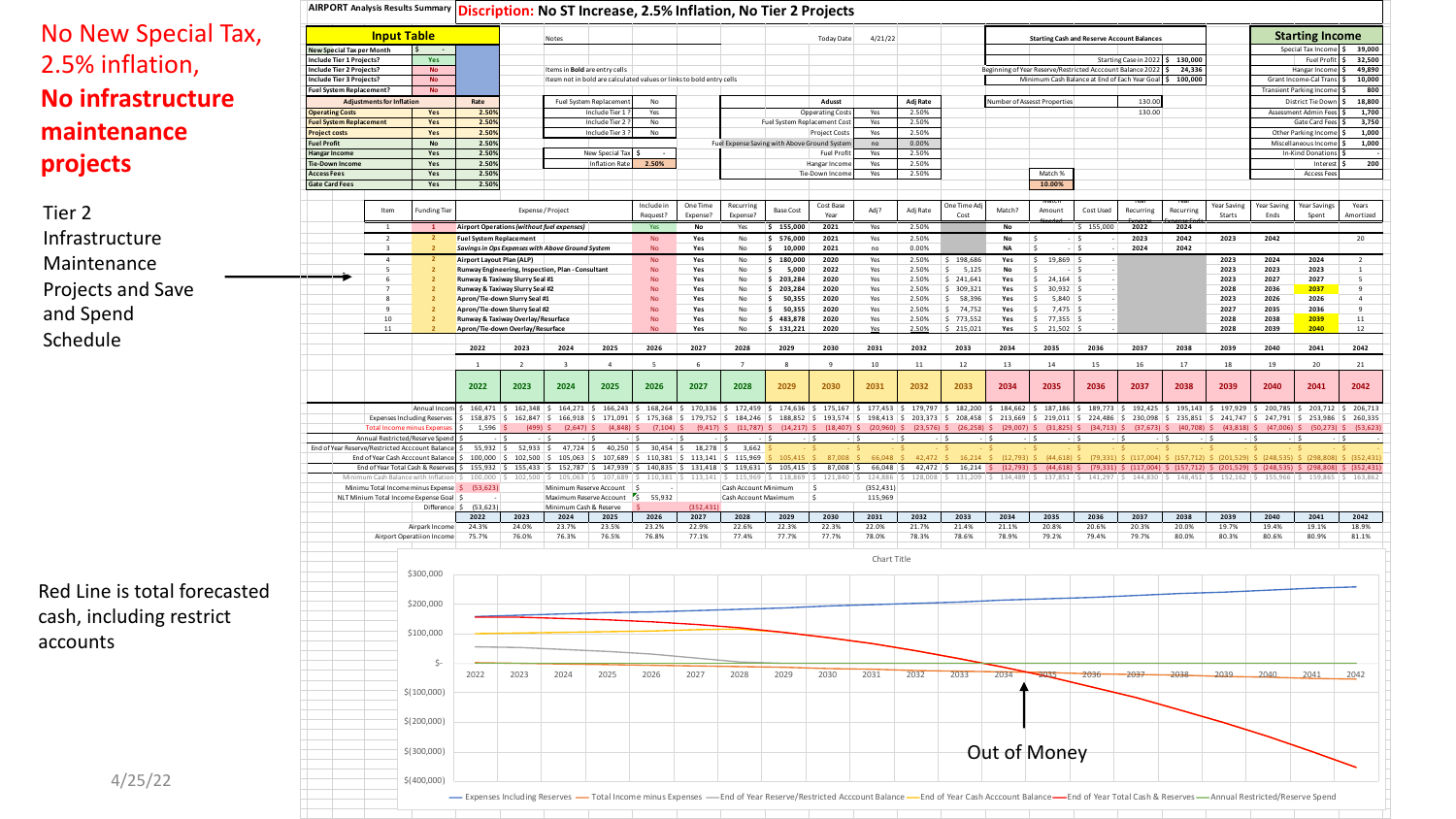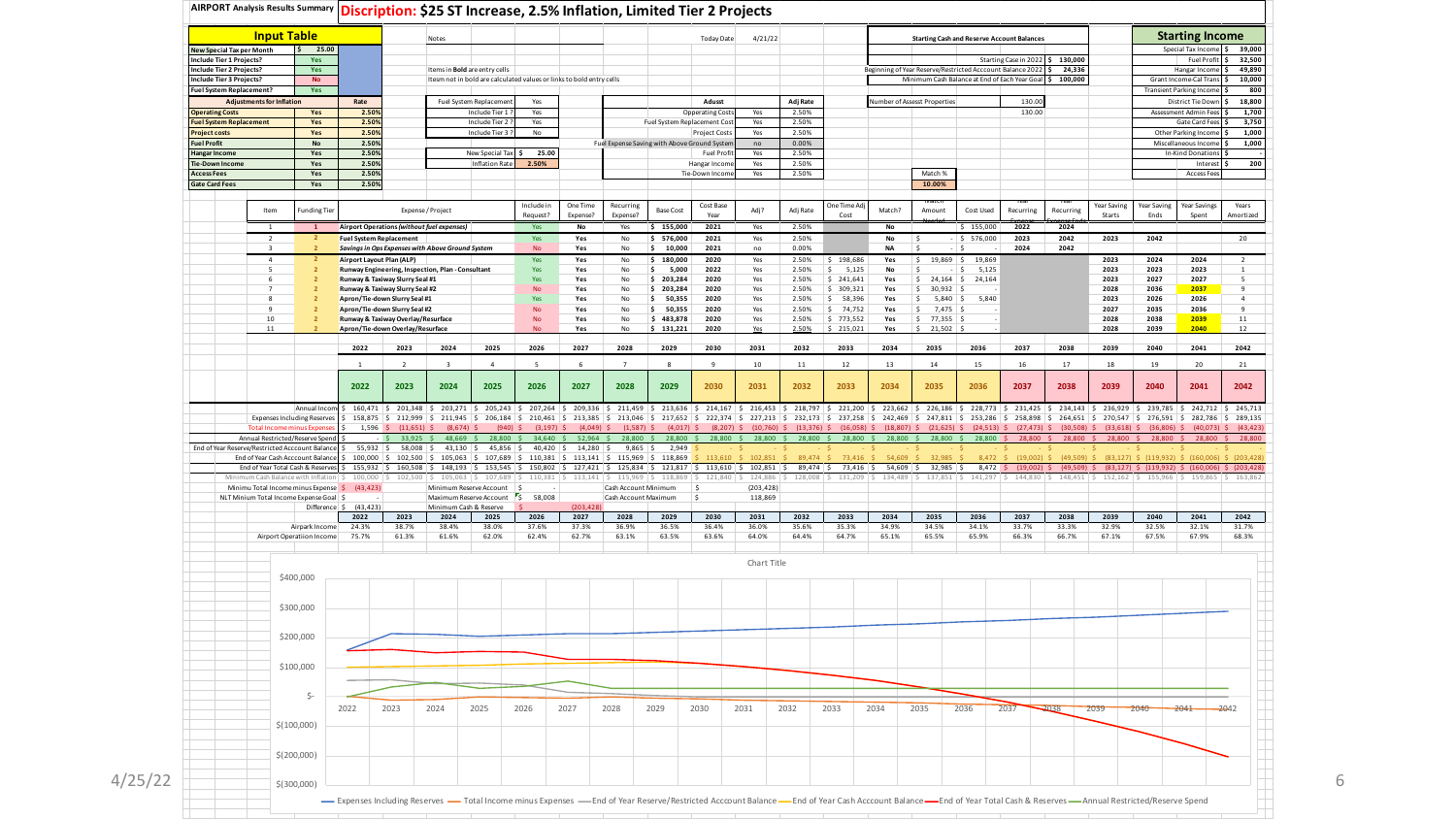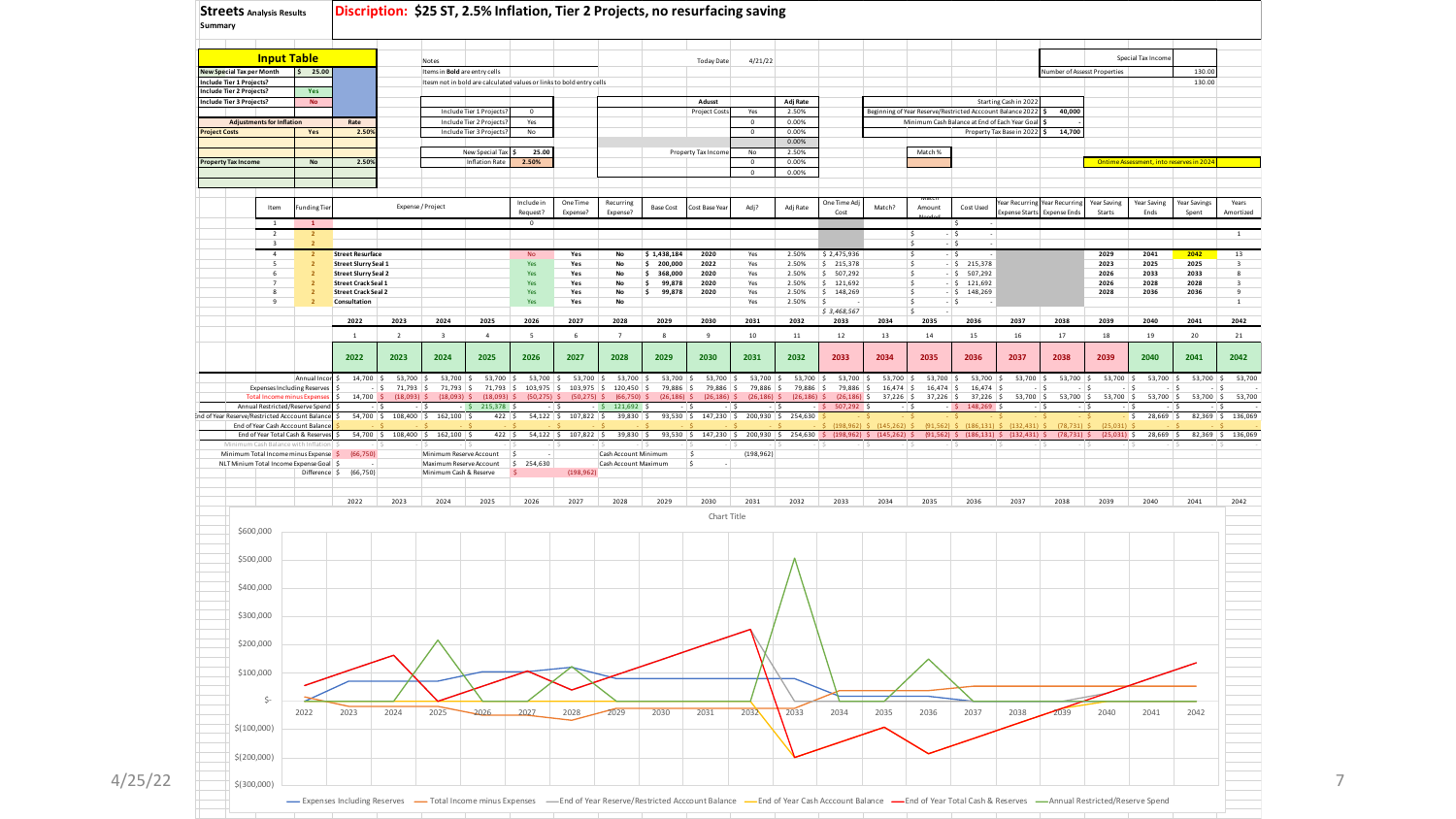### Increasing Income Candidates

- Tenant Rent Hangar and Tie-down Rents
	- Initiated Ad-Hoc Committee to develop recommendations for revise/update leases including rents
		- Rents being reviewed against market and demand
		- CPAD Board can approve changes
- Transient Parking
	- Currently for single engine \$4 per night
	- CPAD Board can approve changes
- Gate Card Fees
	- Implemented in
		- Additional revenue approximately \$3,800 annually
		- CPAD Board can approve changes
- Access Fees
	- Board approved initiation of negotiations at the March 28, 2022 Board Meeting with private land owners on east side of airport.
	- Negotiations include access fee(s), insurance and security
	- CPAD Board can approve amounts
- Property Transfer Tax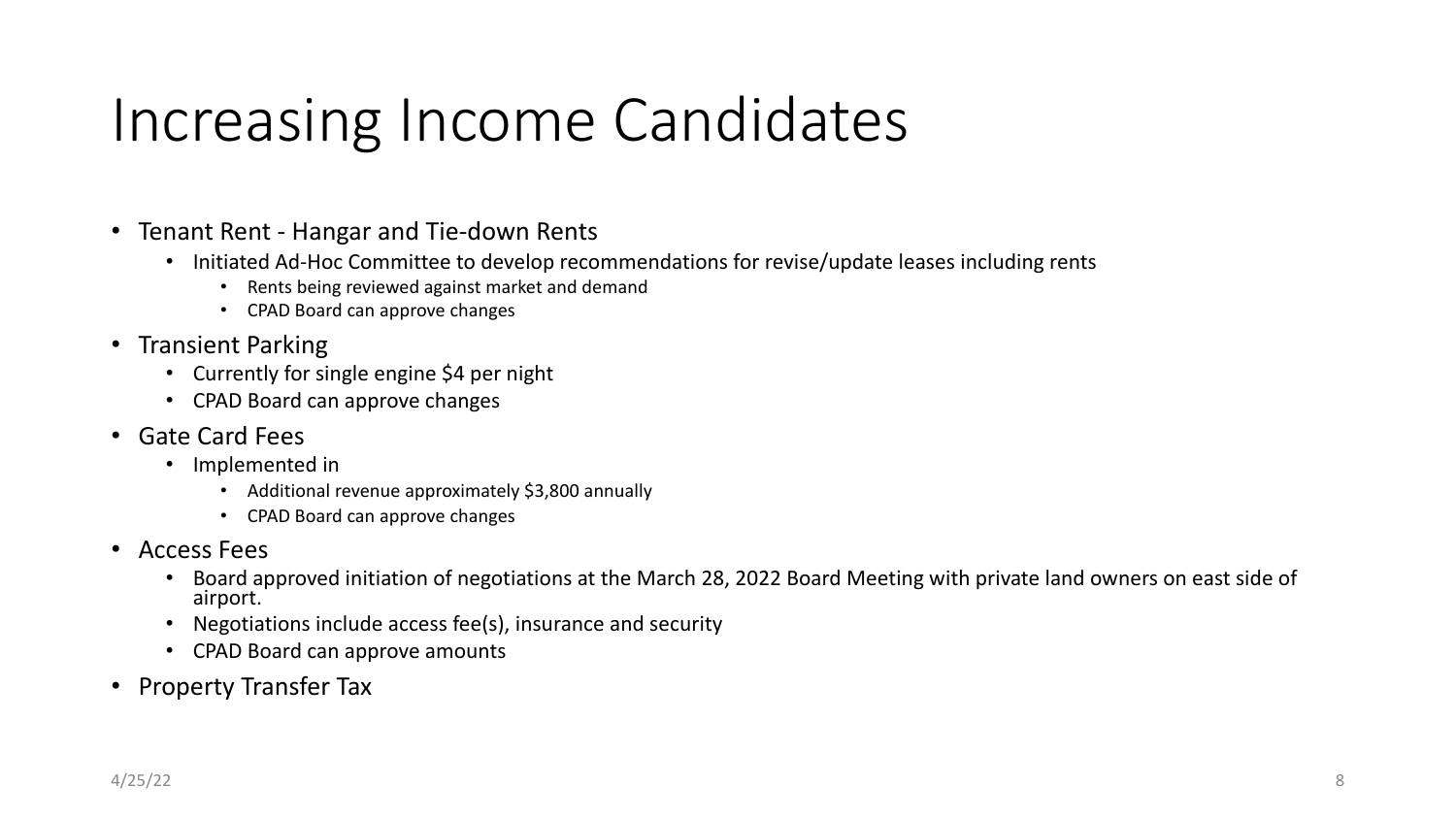# New Special Tax Income Management

#### • Airport

- **STBD into Tier 1 Operating Budget** 
	- Stay operating in the Green
- Remainder into Tier 2 Restricted Accounts
	- Fuel System Replacement Restricted Account
	- Infrastructure Maintenance Restricted Account
- Infrastructure Maintenance Projects paid out out Tier 2 Restricted Accounts

#### • Streets

- \$TBD into Tier 1 Operating Budget, to build cash for minor maintenance and signage enhancement and maintenance, until \$TBD reached.
- Remainder into Street Tier 2 Restricted Street Major Maintenance Account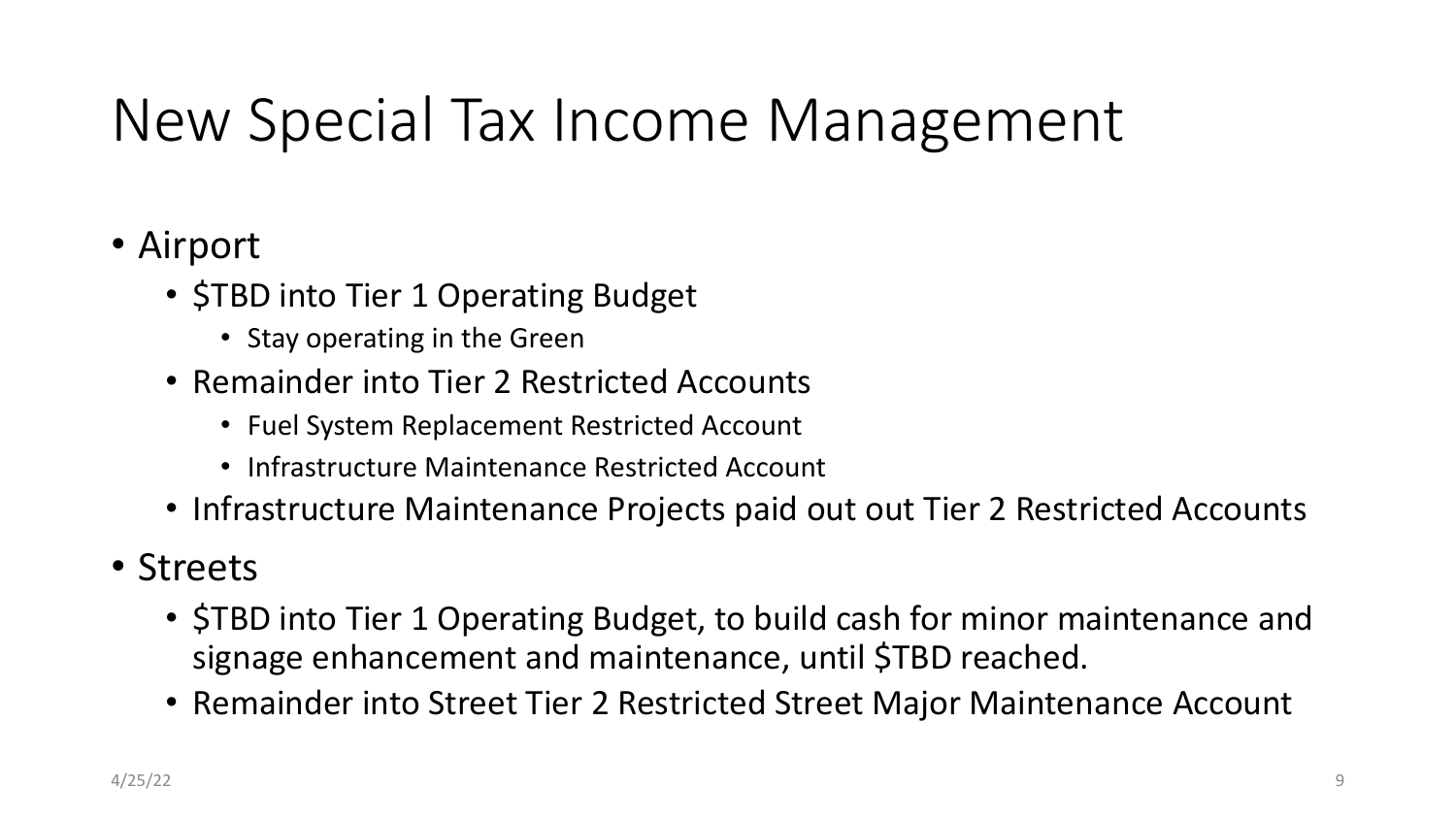# Proposed - CPAD Policy Development to Restricted Accounts

- Proposed Ad-Hoc Committee to develop and write CPAD Policy as to how the restricted infrastructure maintenance accounts are managed including withdraws/spending.
- Objective is to have an effective policy(s) to make it ensure proper vetting to spend significant amounts of money for infrastructure projects. For example; TBD notification period with public meetings.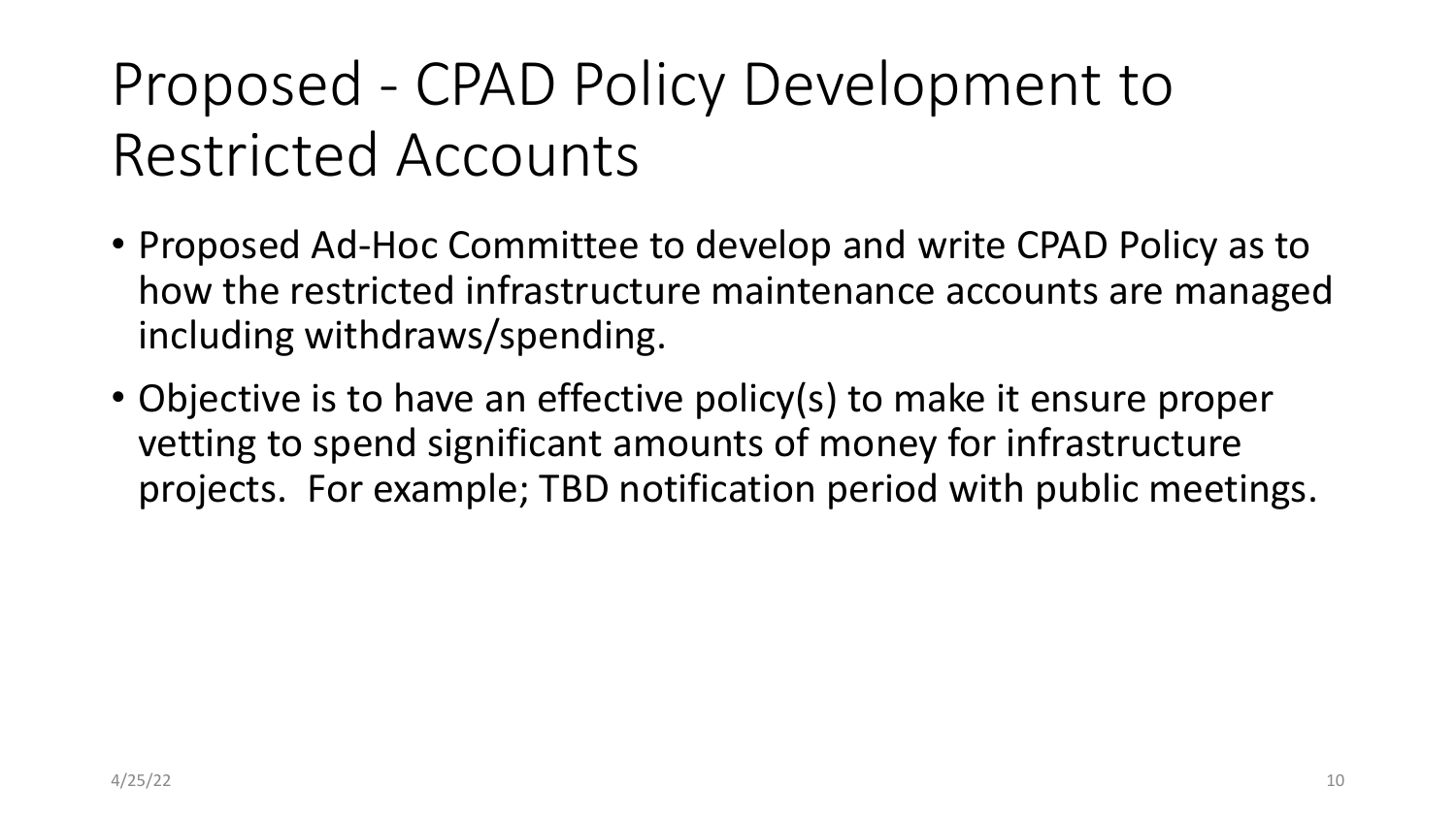| 4/25/22 |          |                        |                       |                   |                             |                   |          |                          |                            |                   |                            |                       |                                |                                    |                      |                  |                                                 |  |
|---------|----------|------------------------|-----------------------|-------------------|-----------------------------|-------------------|----------|--------------------------|----------------------------|-------------------|----------------------------|-----------------------|--------------------------------|------------------------------------|----------------------|------------------|-------------------------------------------------|--|
|         |          |                        |                       |                   |                             |                   |          |                          |                            | 2022              |                            |                       |                                |                                    |                      |                  |                                                 |  |
|         | February |                        |                       | March             |                             |                   |          |                          | April                      |                   |                            | May                   |                                | June                               |                      |                  | July                                            |  |
|         |          |                        |                       |                   |                             |                   |          |                          |                            |                   |                            |                       |                                |                                    |                      |                  |                                                 |  |
|         |          |                        |                       |                   |                             |                   |          |                          |                            |                   |                            |                       |                                |                                    |                      |                  |                                                 |  |
|         |          |                        |                       |                   |                             |                   |          |                          |                            |                   |                            |                       |                                |                                    |                      |                  |                                                 |  |
|         |          | <b>BOD</b>             |                       |                   |                             | <b>BOD</b>        |          |                          |                            | <b>BOD</b>        |                            |                       | <b>BOD</b>                     |                                    | <b>BOD</b>           |                  |                                                 |  |
|         |          | Mtg                    |                       |                   |                             | Mtg               |          |                          |                            | Mtg               |                            |                       | Mtg                            |                                    | Mtg                  |                  |                                                 |  |
|         |          | $2 - 28$               |                       |                   |                             | $3 - 28$          |          |                          |                            | $4 - 25$          |                            |                       | $5 - 23$                       |                                    | $6 - 27$             |                  |                                                 |  |
|         |          |                        | Regular Board Meeting |                   | Board meeting to review and |                   |          |                          |                            | Regular Board     |                            |                       | Meeting to<br>introduce ballot |                                    | Regular CPAD         |                  |                                                 |  |
|         |          | <b>Approve Pursing</b> |                       |                   | then mail initial notice to |                   |          |                          |                            | Meeting           |                            |                       |                                |                                    | Board Meeting;       |                  |                                                 |  |
|         |          | <b>Ballot</b>          | Measure on November   |                   |                             | property owners   |          |                          |                            | Review Assessment |                            |                       | Measure(s)<br>Measure Reading  | Consideration & Potential adoption |                      |                  |                                                 |  |
|         |          |                        |                       |                   |                             |                   |          |                          | <b>Information Package</b> |                   |                            |                       | & Initial Approval             |                                    | of the Resolution(s) |                  |                                                 |  |
|         |          |                        |                       |                   |                             |                   |          |                          |                            |                   |                            |                       |                                |                                    |                      |                  |                                                 |  |
|         |          |                        |                       |                   |                             |                   | $4 - 06$ |                          |                            |                   |                            |                       |                                |                                    |                      |                  |                                                 |  |
|         |          |                        |                       |                   |                             |                   |          | Initial Notice Mailed to |                            |                   | $5 - 02$                   |                       |                                |                                    |                      |                  |                                                 |  |
|         |          |                        |                       |                   |                             |                   | District |                          |                            |                   | Assessment Information     |                       |                                |                                    |                      | 7-07 5:00PM      |                                                 |  |
|         |          |                        |                       |                   |                             |                   |          | property Owners          |                            |                   | Package Mailed to District |                       |                                |                                    |                      | Deadline to      |                                                 |  |
|         |          |                        |                       |                   |                             |                   |          |                          |                            |                   | <b>Property Owners</b>     |                       |                                |                                    |                      |                  | Submit ballot measure(s)                        |  |
|         |          |                        |                       |                   |                             |                   |          |                          |                            |                   |                            |                       |                                |                                    |                      |                  | to the El Dorado County                         |  |
|         |          |                        |                       |                   |                             |                   |          |                          |                            |                   | Required 45-day Period     |                       |                                |                                    |                      |                  | Registrar of Voters<br>for the November 8, 2022 |  |
|         |          |                        |                       |                   |                             |                   |          | $4 - 07$                 |                            |                   |                            |                       | $5 - 22$                       |                                    |                      | General Election |                                                 |  |
|         |          |                        |                       |                   |                             |                   |          |                          |                            |                   |                            |                       |                                |                                    |                      |                  |                                                 |  |
|         |          |                        |                       | Public Meeting #1 |                             |                   |          |                          |                            |                   |                            | Required              |                                |                                    |                      |                  |                                                 |  |
|         |          |                        | Forecast & Measure    | Finance Status,   |                             |                   |          |                          |                            |                   |                            | <b>Public Meeting</b> |                                |                                    |                      |                  |                                                 |  |
|         |          |                        |                       | Mon 3-07          |                             |                   |          |                          |                            |                   |                            | Mon 5-10              |                                |                                    |                      |                  |                                                 |  |
|         |          |                        |                       |                   |                             |                   |          |                          |                            |                   |                            |                       |                                |                                    |                      |                  |                                                 |  |
|         |          |                        |                       |                   |                             |                   |          |                          |                            |                   |                            |                       |                                |                                    |                      |                  |                                                 |  |
|         |          |                        |                       |                   |                             | Public Meeting #2 |          |                          | Public Meeting #3          |                   |                            |                       |                                |                                    |                      |                  |                                                 |  |
|         |          |                        |                       |                   |                             | Finance Status,   |          |                          | Finance Status,            |                   |                            |                       |                                |                                    |                      |                  |                                                 |  |
|         |          |                        |                       |                   | Forecast & Measure          |                   |          |                          | Forecast & Measure         |                   |                            |                       |                                |                                    |                      |                  |                                                 |  |
|         |          |                        |                       |                   |                             | Mon 3-23          |          |                          | Thu 4-21                   |                   |                            |                       |                                |                                    |                      |                  |                                                 |  |